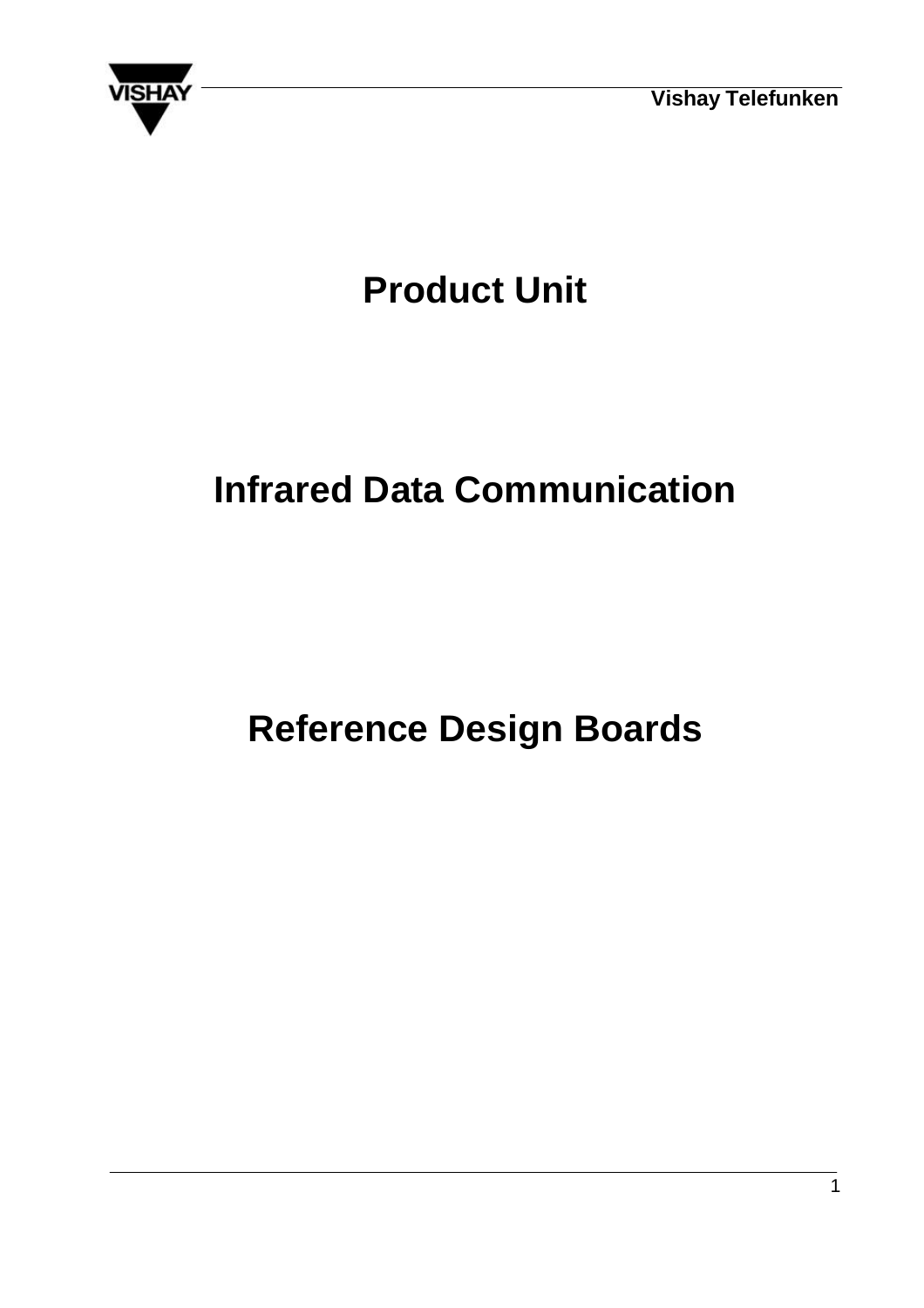

| <b>Table of Contents</b>                                                                                                                                                                                                 |  |
|--------------------------------------------------------------------------------------------------------------------------------------------------------------------------------------------------------------------------|--|
|                                                                                                                                                                                                                          |  |
|                                                                                                                                                                                                                          |  |
| Board Layout for all Vishay Telefunken IR Transceiver Devices 9<br>Layout for all Vishay Telefunken side view (TFDSxxxx) IR transceivers 10<br>Board layout for all Vishay Telefunken top-view transceivers as TFDT4x00, |  |
| Board Layout for all Vishay Telefunken Universal Babyface Transceivers                                                                                                                                                   |  |
| Pin-connection DB 9 for NSC test board NSC 87108 / NSC 87338  19                                                                                                                                                         |  |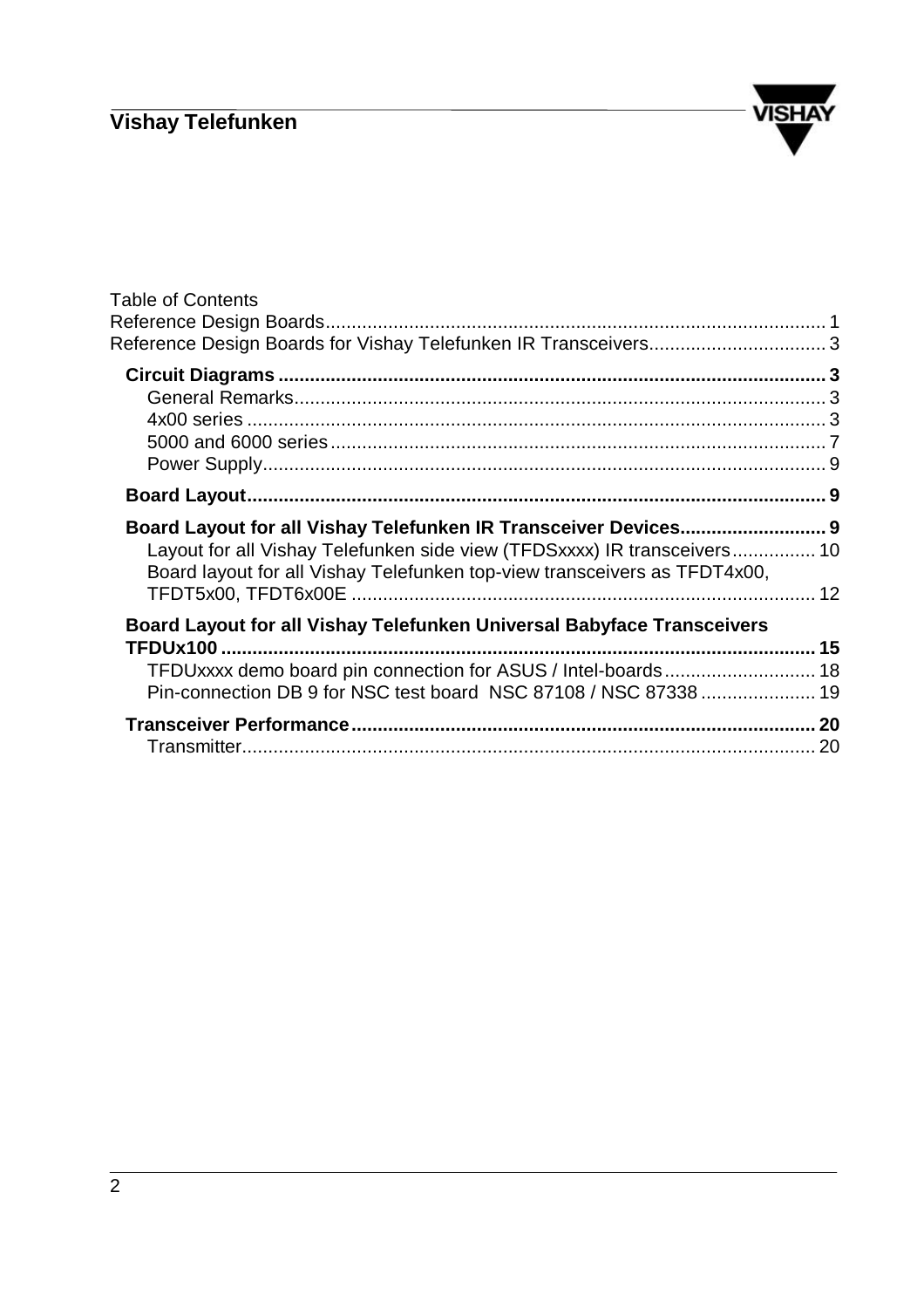

# **Reference Design Boards for Vishay Telefunken IR Transceivers**

## **Circuit Diagrams General Remarks**

In figure 1, the circuit diagrams are given for the various transceiver package versions. The boards are designed to operate with the FIR data rates but can also be used for the SIR design -following the Vishay Telefunken philosophy of backward and forward compatibility of the designs.

The board described in the following text is designed to be connected by ribbon cable and a connector to an I/O. For testing, we recommend to use twisted pair cables. These allow cable lengths up to at least 60 cm. However, for other long cables over 30 cm length (depending on the capacitive load) line drivers might be necessary. The layout shows a pad layout to attach the twisted pairs correctly.

The size of the board is 27 mm x 34 mm. For easy use, we added the mounting holes to the board. If a smaller configuration without mounting holes is preferred, break off these parts at the breaking lines which results in a board size of about 15 mm by 21 mm.

Before connecting the board to the interface board, disconnect the computer from the mains.

The board or Gerber plots of the board are available from Vishay Semiconductor's GmbH IRDC application unit through the sales and marketing team.

#### **4x00 series**

The TFDx4x00 devices are designed to operate up to data rates of 115 kbit/s and therefore do not have to handle such high frequencies as in the case of TFDx6x00. Nevertheless, we recommend an identical layout as in TFDx6x00. The circuit is also identical apart from the different use of pin 6(5) and pin 5(7). R2 and R3 are used in parallel for controlling the current through the IR emitter. For power dissipation, two parallel resistors are used for the emittercurrent control. Due to the lower minimum output intensity for SIR applications, the current control resistor combination is also changed to larger values, see figure 2 and figure 3. Nevertheless, care should be taken that the voltage at the inputs does not exceed the specified values. For increasing the output power, reduce the value. For reducing the output power, increase the value. In figure 2 and figure 3, the intensity as a function of the serial resistor is given for 5-V and 3-V applications. The devices of the 3000 (replaced by the 4x00 series) and the 4x00 series and the 6000 series do not need an external load resistor. In case of the 4000 series a 20 kOhm resistor load is built-in. The 5000 series and 6000 series devices got push pull outputs.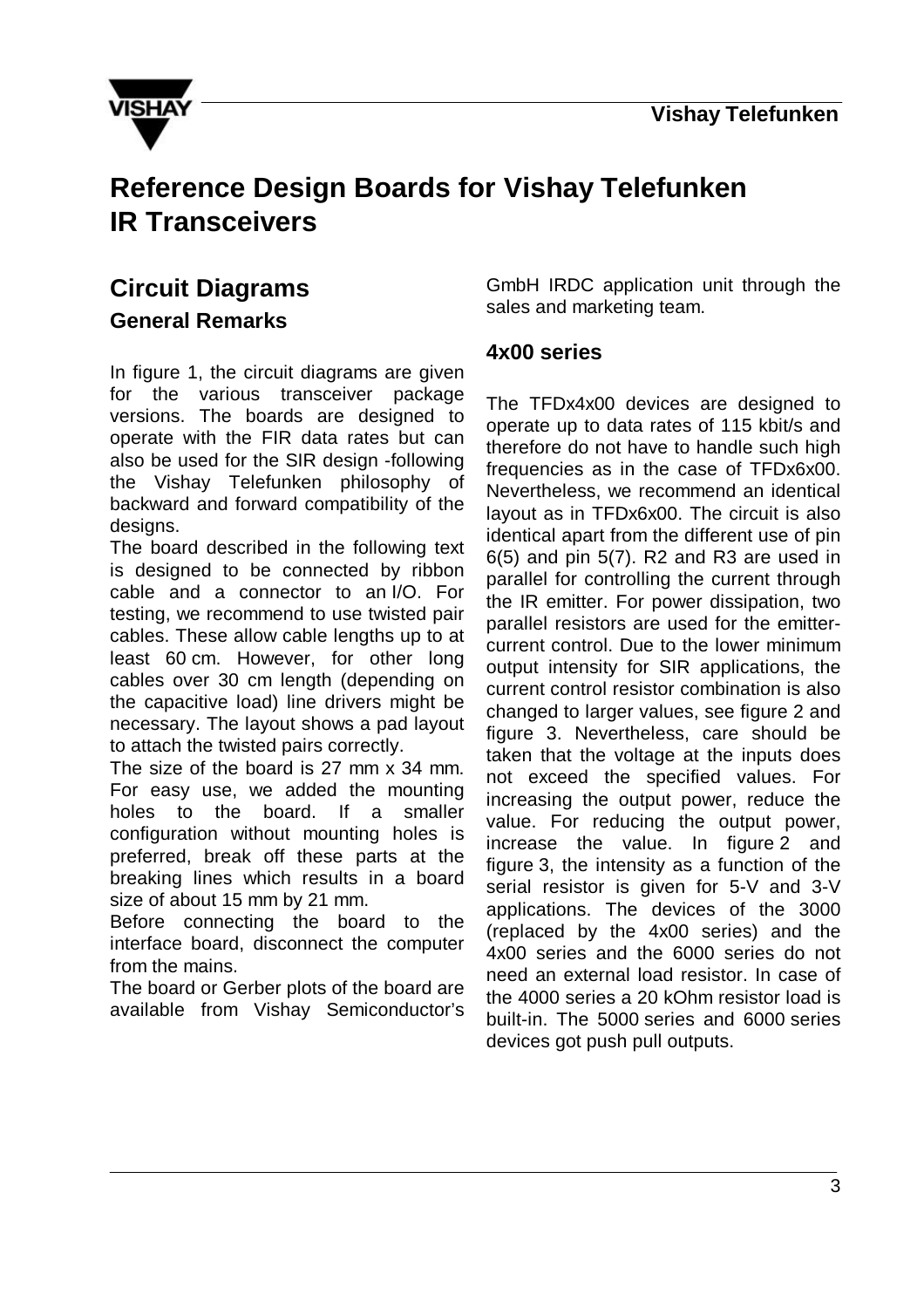





#### **Figure 1 Circuit diagrams**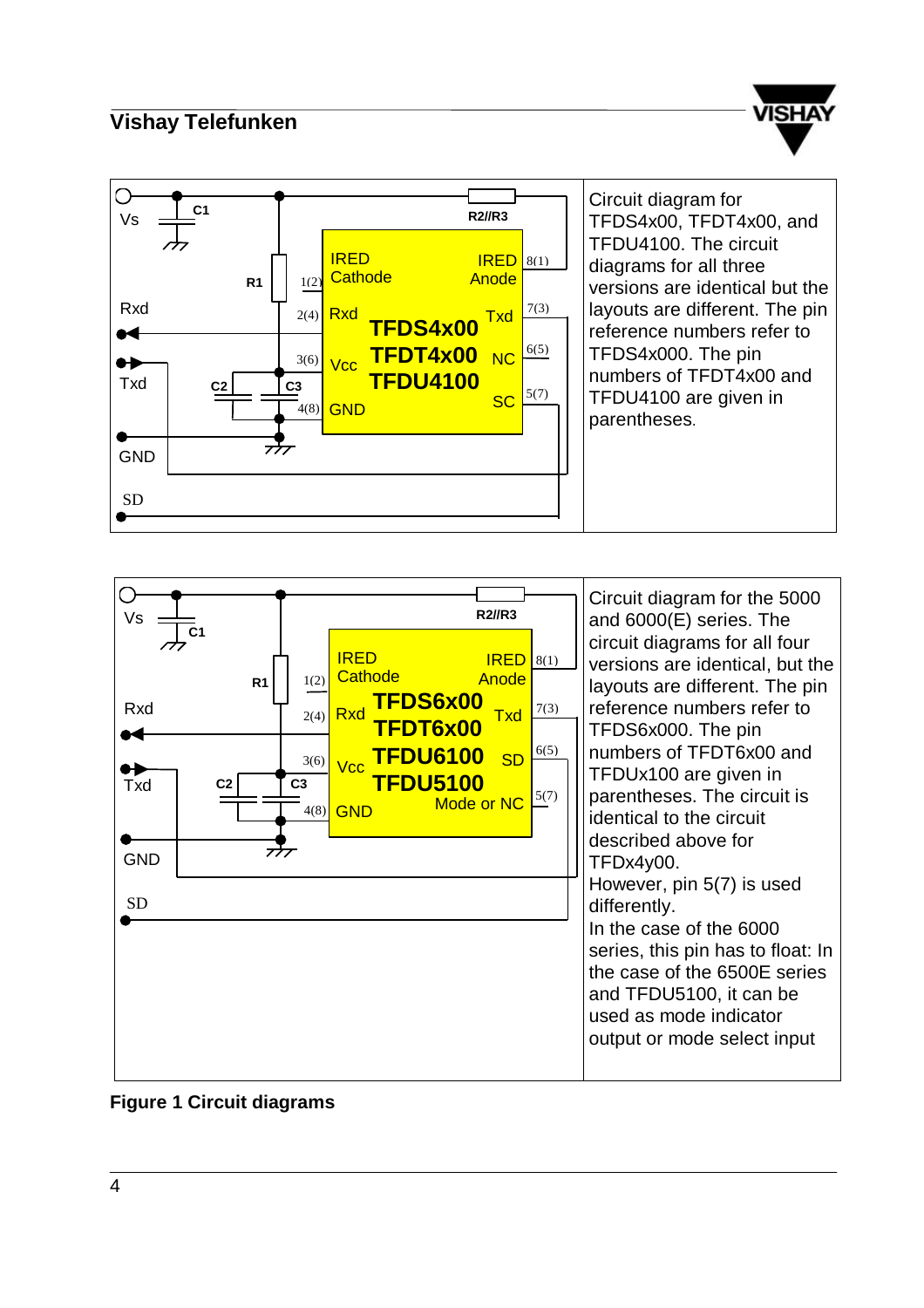



**Figure 2 TFDS4x00: Intensity as a function of current control resistor. Operating voltage 5 V ±5%**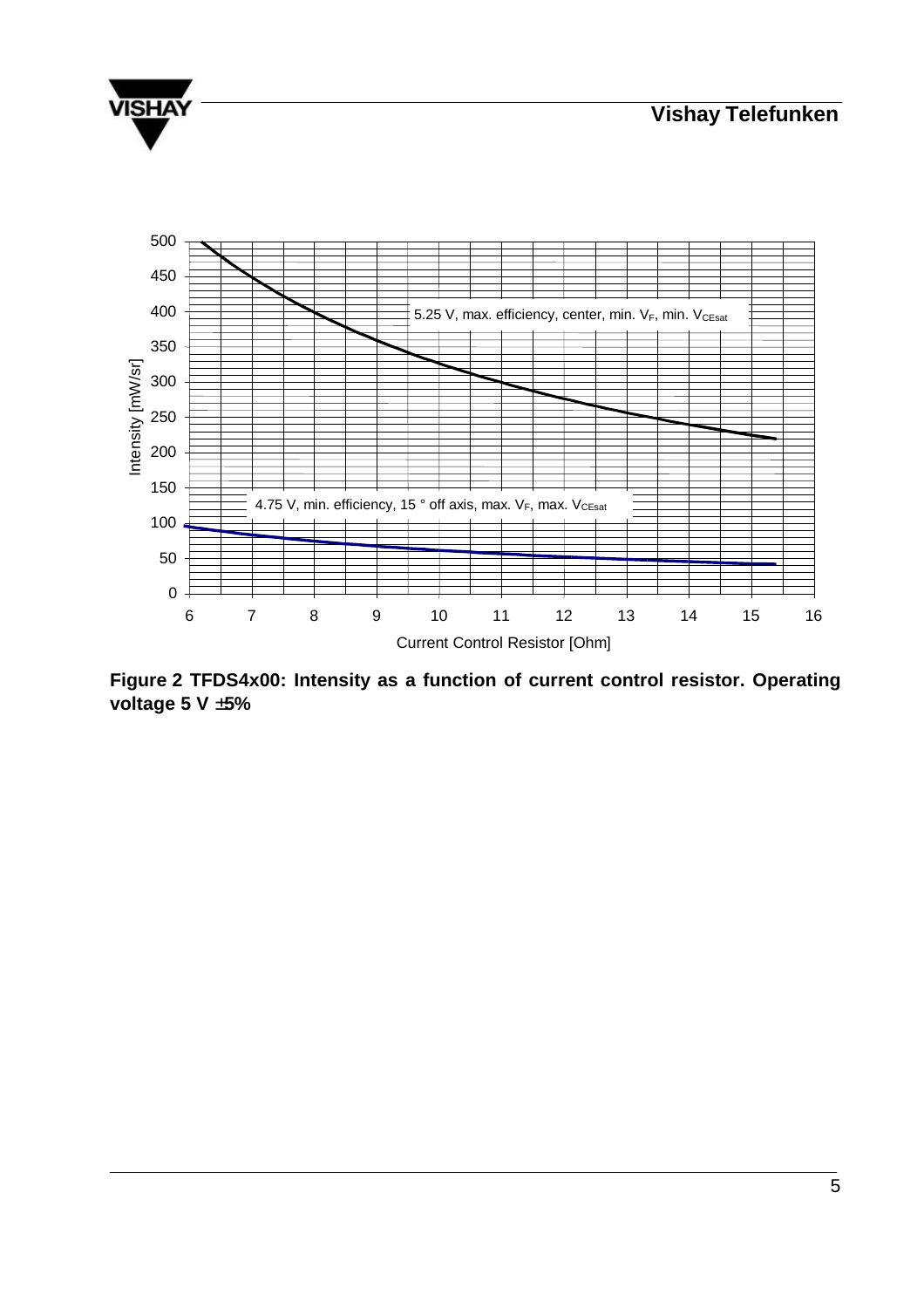

ISH/

**Figure 3 TFDS4x00 Intensity as a function of current control resistor. Operating voltage 3 V ±10%, The variation is mainly caused by intensity variations over the optical field of view**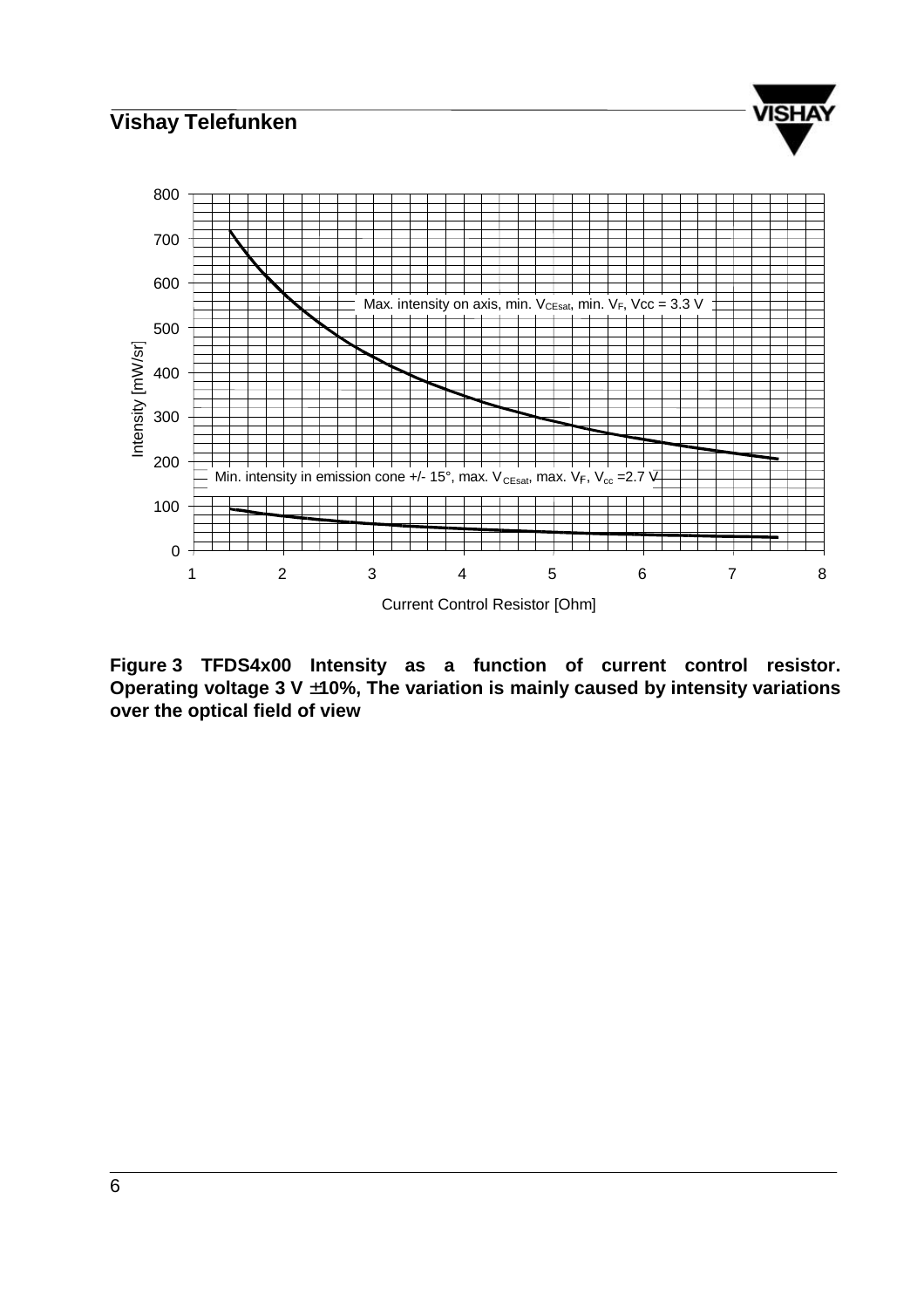

#### **5000 and 6000 series**

In the case of the FIR devices, a dynamic mode switching is implemented using the shutdown and TxD pins. See the data sheet of the special devices for the time required. Diagrams of the typical dependence of the intensity  $I_e$  as a function of the current control resistor are shown in figure 4 and figure 5 for different operating voltages when used in a circuit as shown in figure 1.

The 5000 and 6000(E) series devices need no external load at the push-pull output.



**Figure 4 Intensity vs. current control resistor. The minimum curve is dominated by the drop at larger angles in the field of view and less affected by the smaller operating voltage. The max. intensity is to be found in the center operating with maximum operating voltage**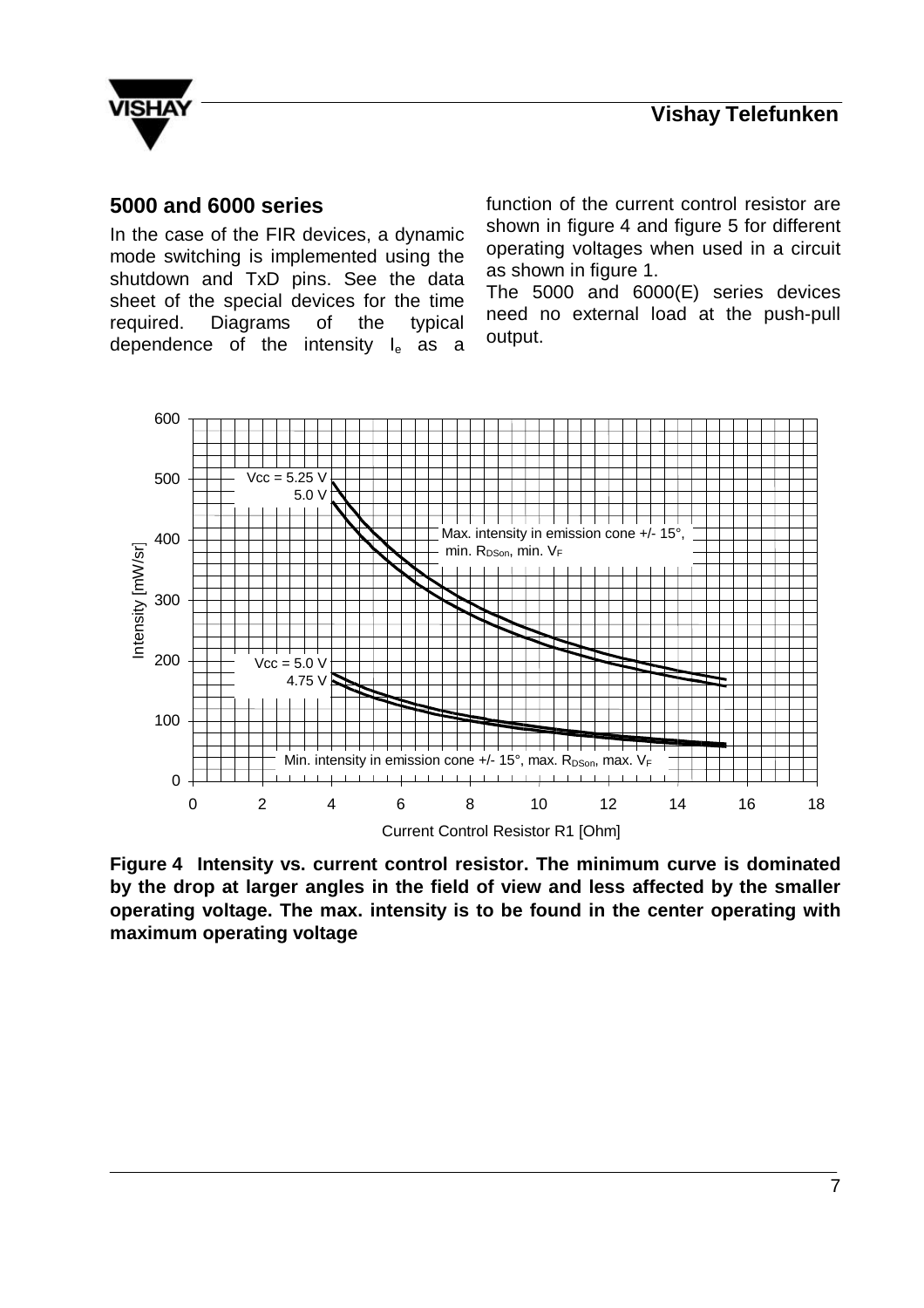

**Figure 5 Intensity vs. current control resistor. The minimum curve is dominated by the drop at larger angles in the field of view and less affected by the smaller operating voltage. The max. intensity will be found in the center operating with maximum operating voltage**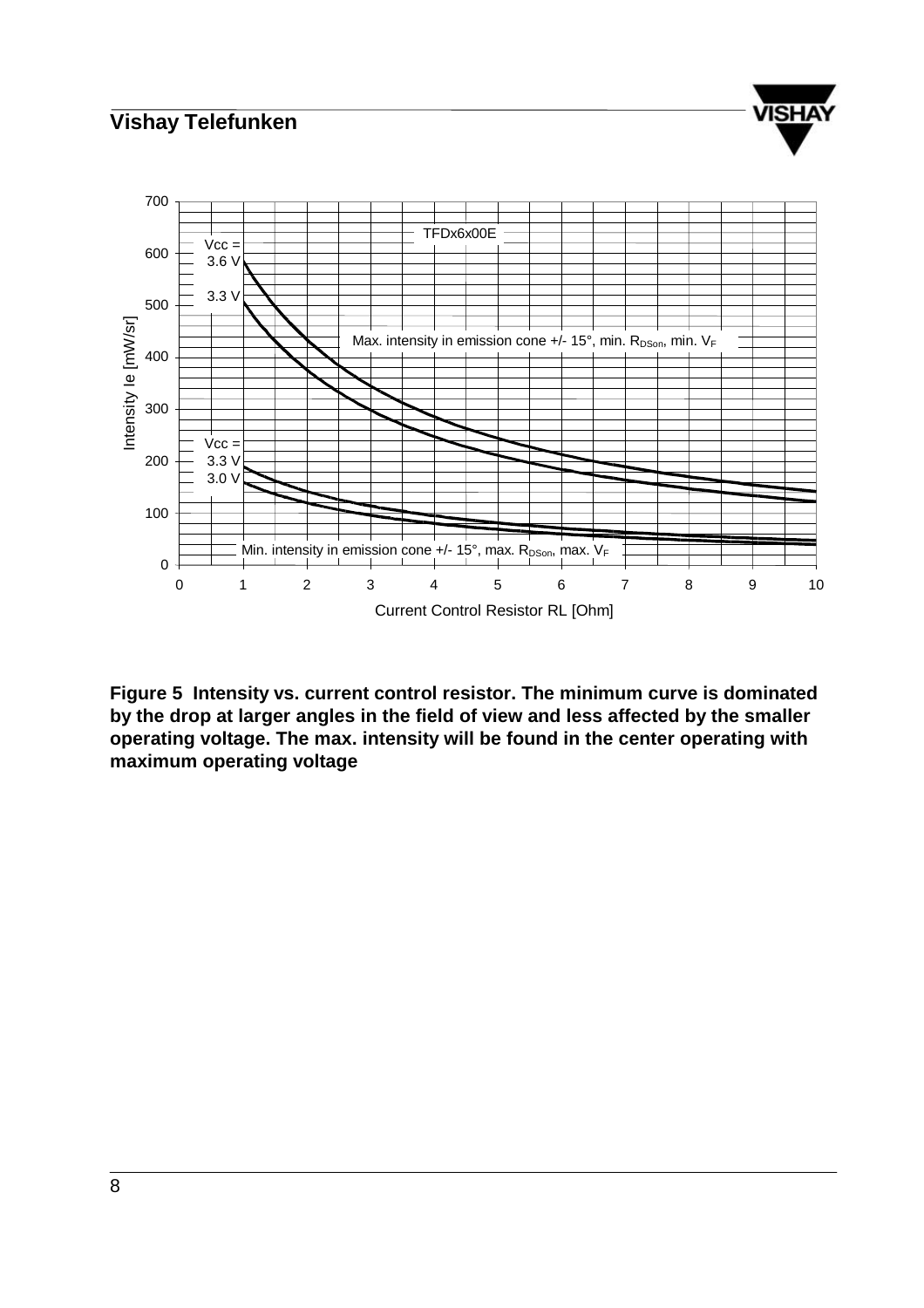

#### **Power Supply**

C1, C2, and C3 in figure 1 are dependent on the quality of the supply voltage. A combination of 10 µF with 470 nF and 6.8µF in combination with a lab power supply will work in nearly every case. The component placement, however, is critical. We strongly recommend positioning the ceramic capacitor of C2 and C3 as near as possible to the power supply pins (3 and 4 of side view package) as in the proposed layout.

The capacitance is strongly dependent on the power supply injected noise.

For final layouts for production, the components should also be optimized for cost reduction.

When connecting the described circuit to the power supply unit, low impedance wiring is absolutely necessary. Use an oscilloscope to check for stable power supply at Vcc. Unstable power supply with dropping voltage during transmission may reduce the sensitivity of the receiver unit.

## **Board Layout**

The board described in the following chapter is designed to be connected by ribbon cable and a connector to a mainboard. We recommend using twisted pairs of cables. The layout shows a pad layout to attach the twisted pairs correctly.

The size of the whole board is 27 mm x 34 mm. For easy use, we added the mounting holes to the board. If a smaller configuration without mounting holes is preferred, break off these parts at the breaking lines which then results in a board size of 15 mm by 21 mm.

Before connecting the board to the interface board, disconnect the computer from the mains.

The board or Gerber plots of the board are available from Vishay Semiconductor's GmbH IRDC application unit via the sales and marketing force.

### **Board Layout for all Vishay Telefunken IR Transceiver Devices**

Vishay Semiconductor GmbH provides Gerber plots and samples of the described boards. The 4 Mbit/s transceiver is the most layout sensitive device in the Vishay Telefunken transceiver family. The other pin-compatible Vishay Telefunken devices can be operated in identical layouts as shown in figure 6 and figure 8. Therefore, the boards can be used for all TFDxyz000 devices - if in case of the TFDx4x00 devices the split power supply feature is not applied.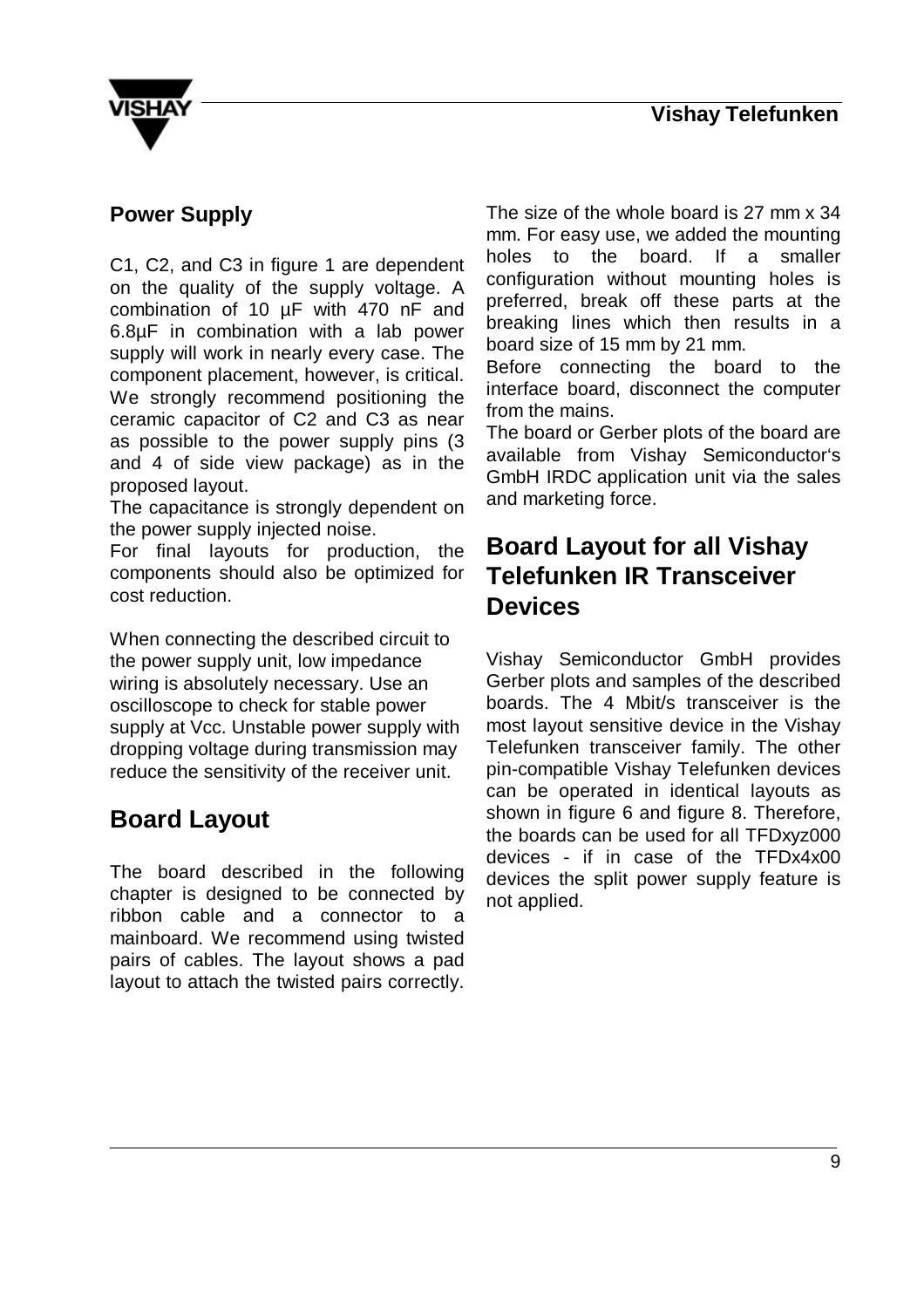

#### **Layout for all Vishay Telefunken side view (TFDSxxxx) IR transceivers**

The layouts are done for the circuits shown in Figure1



**Figure 6 Board layout for side-view applications**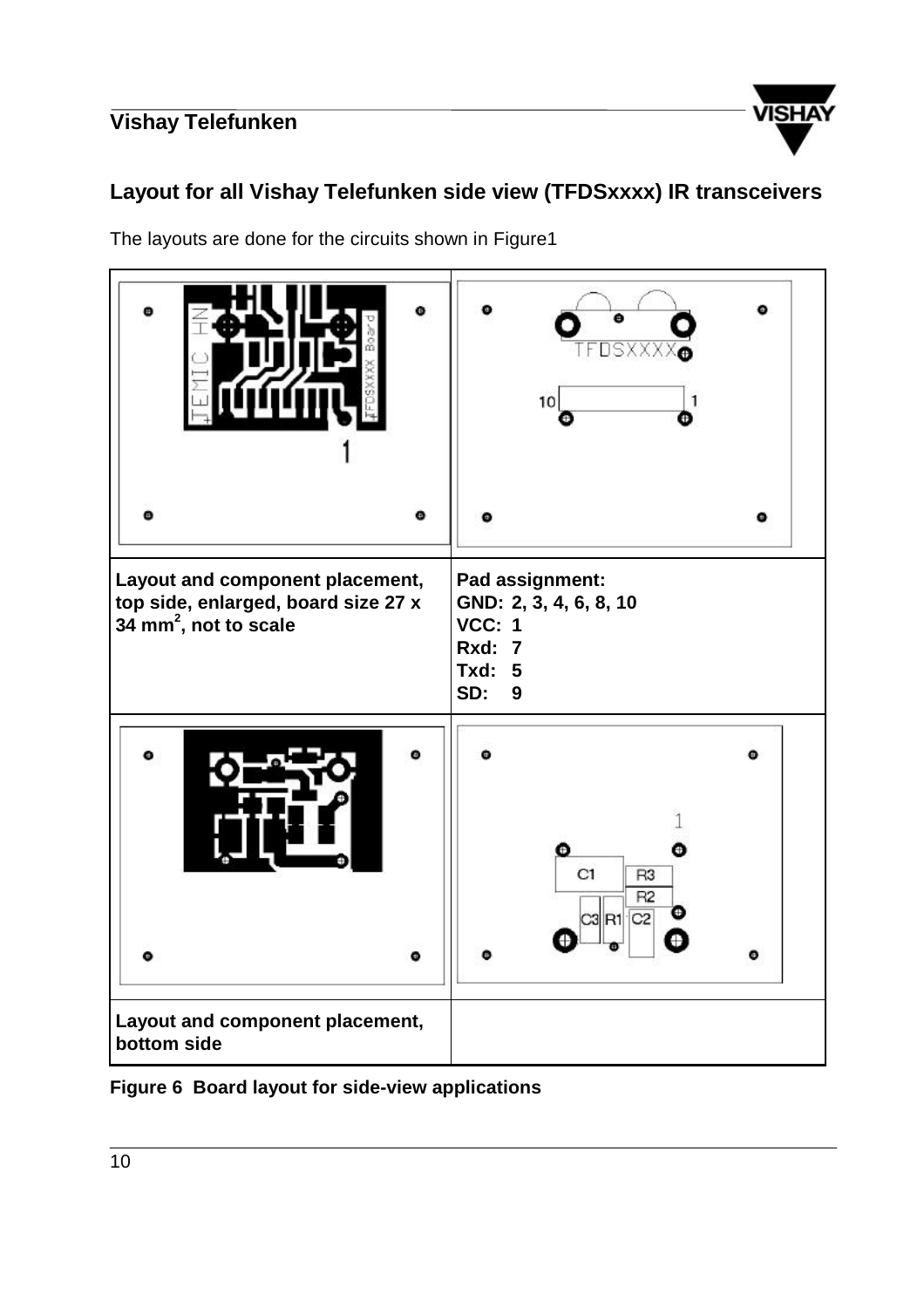





**Figure 7 Board dimensions for side-view transceivers**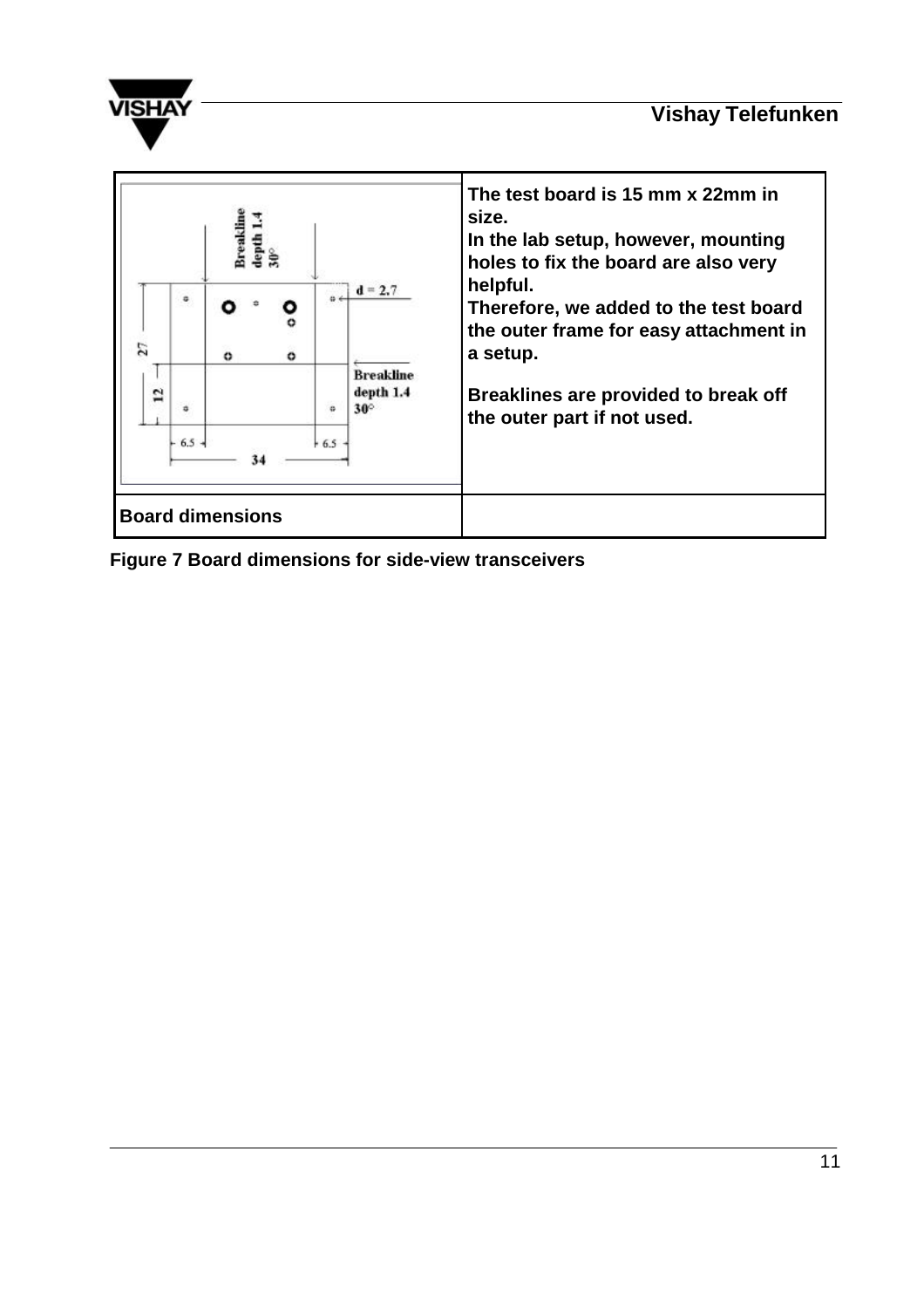

### **Board layout for all Vishay Telefunken top-view transceivers as TFDT4x00, TFDT5x00, TFDT6x00E**

Circuit diagram see figure 1



#### **Figure 8 Board layout for top-view transceivers**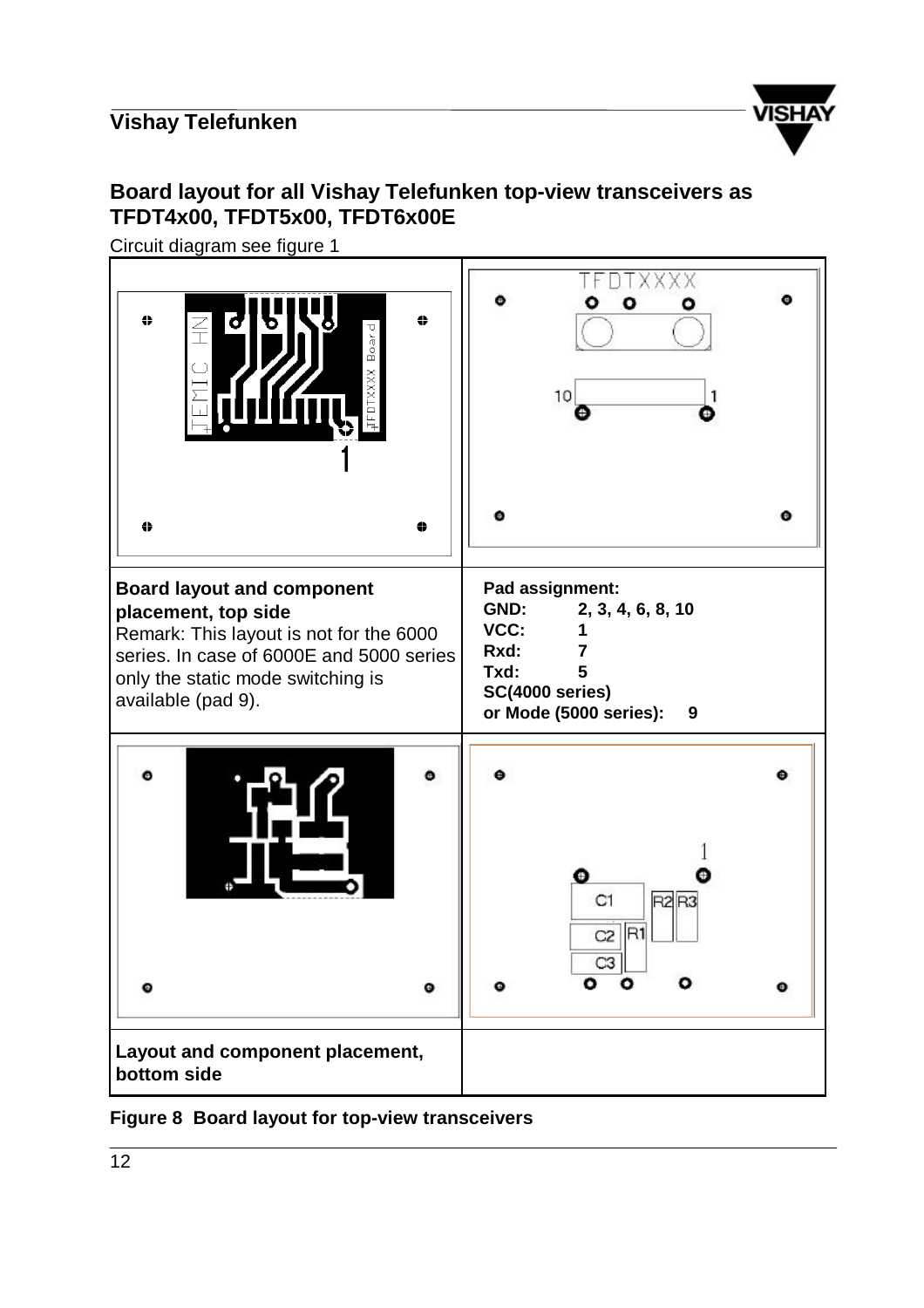

|    |               |    |   |          |                                        | <b>Board dimensions</b>                                                                                                                                                                                                                                                      |  |
|----|---------------|----|---|----------|----------------------------------------|------------------------------------------------------------------------------------------------------------------------------------------------------------------------------------------------------------------------------------------------------------------------------|--|
| 27 | 츸<br>۰<br>6.5 | ۰  | ۰ | ٠<br>6.5 | # Drill 2,7mm<br>A fan depth/30 degree | The test board is 15 mm x 21mm in<br>size.<br>In the lab setup, however, mounting<br>holes to fix the board are also very<br>helpful.<br>Therefore, we added to the test board<br>the outer frame for easy attachment in<br>a setup.<br>Breaklines are provided to break off |  |
|    |               | 34 |   |          |                                        | the outer part if not used.                                                                                                                                                                                                                                                  |  |
|    |               |    |   |          |                                        |                                                                                                                                                                                                                                                                              |  |

**Figure 9 Board dimensions for top-view version**

**Table 1 Pin assignment and component list**

| Compo-                          | TFDS6x00,                  | <b>TFDS4x00,</b>          |
|---------------------------------|----------------------------|---------------------------|
| nents                           | TFDT6x00                   | TFDT4x00                  |
| C <sub>1</sub>                  | $10 \mu F$                 | $10 \mu F$                |
| C <sub>2</sub>                  | 470 nF, X7R                | 470 nF, X7R               |
| C <sub>3</sub>                  | $6.8 \mu F$                | $6.8 \mu F$               |
| R <sub>2</sub> , R <sub>3</sub> | 14 $\Omega$ , 14 $\Omega$  | 28 $\Omega$ , 28 $\Omega$ |
| R <sub>1</sub>                  | 22 $\Omega$ to 47 $\Omega$ | 22 $\Omega$ to            |
|                                 | max.                       | 47 $\Omega$ max.          |
|                                 | E-versions:                |                           |
|                                 | $(Vcc =$                   |                           |
|                                 | 5V $\pm$ 10%): 47 $\Omega$ |                           |
|                                 | $(Vcc = 3V)$ :             |                           |
|                                 | 47 Ω                       |                           |

All SMD resistors are size 1206

In test setups under lab conditions, the resistor R1 is often not necessary.

However, it is recommended to test and optimize the system with the original application power supply under real application conditions.

The given set of components is suitable for TFDx6x00, TFDx4x00 and TFDS3000. Under lab conditions, cable lengths with twisted pairs of cables up to more than a meter can be used.

In the application, the RF emission is not negligible due to EMI problems. Therefore, the cable length should be minimized. When shielded cables are used, the higher capacitive load should be taken into account. Line drivers might be necessary for cable lengths exceeding 30 cm in length.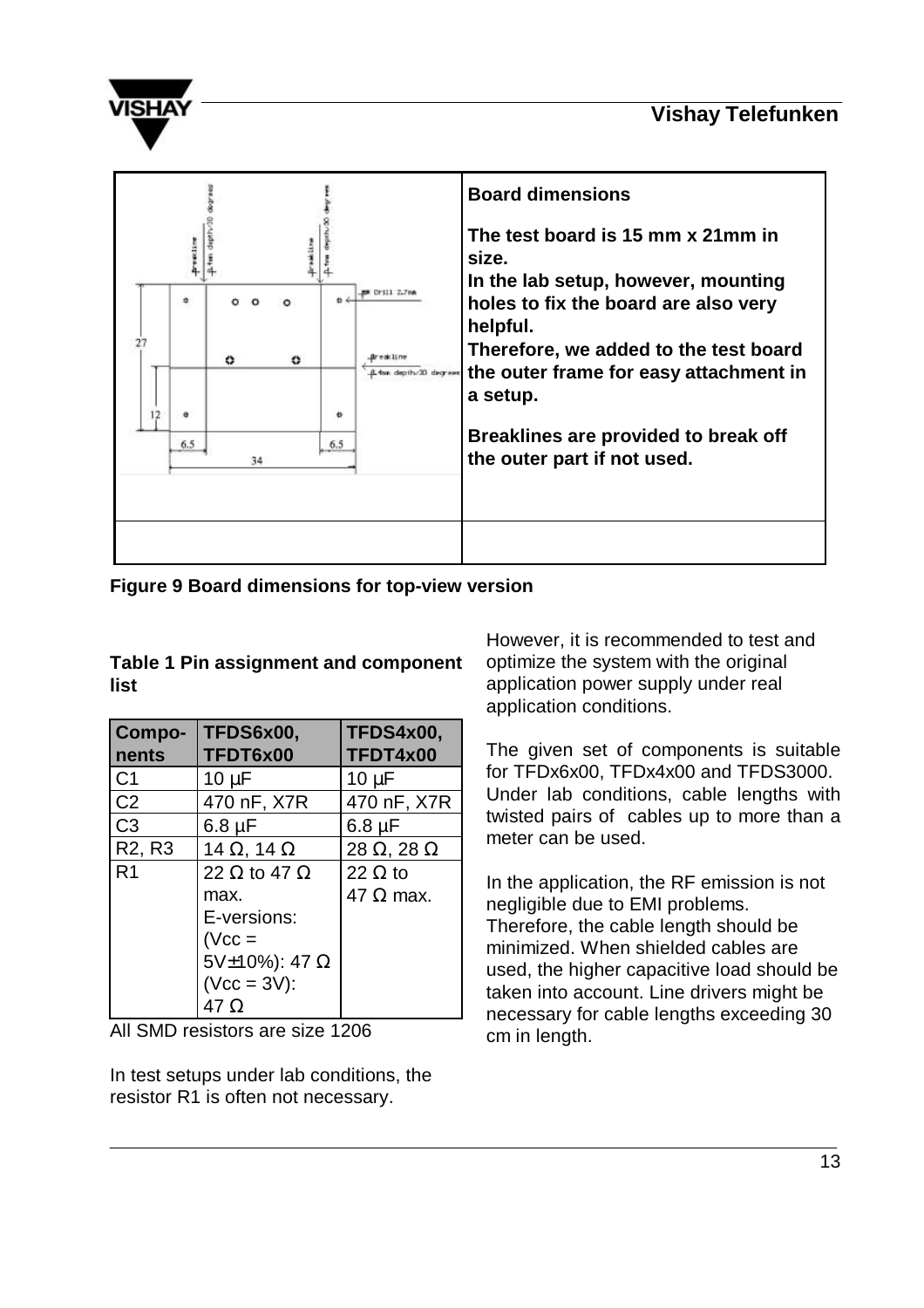

#### **Table 2 Recommended Connector for twisted pair cables, pin assignment**

| <b>TFDS/T 6x00/5x00</b> | TFDS/T4x00               | wire                      |
|-------------------------|--------------------------|---------------------------|
| Vcc, pin 1              | Vcc, pin 1               | red                       |
| TXD, pin 5              | TXD, pin 5               | yellow                    |
| GND: 2, 3, 4, 6, 8, 10  | GND: 2, 3, 4, 6, 8, 10   | white, orange             |
| RXD, pin 7              | RXD, pin 7               | green                     |
| SD, pin 9               | SC, pin 9                | blue                      |
| Cable type              | Cable type               | Colors refer to the cable |
| Speedy-Twist, ITT       | Speedy-Twist, ITT Cannon | used in the               |
| Cannon                  | Type: CG 1228L-XX127     | demo kit.                 |
| Type: CG 1228L-XX127    | AWG: 7/36                |                           |
| AWG: 7/36               | Capacity: 50pF/m         |                           |
| Capacity: 50pF/m        |                          |                           |



**Figure 10 Twisted pair 10 pin connector**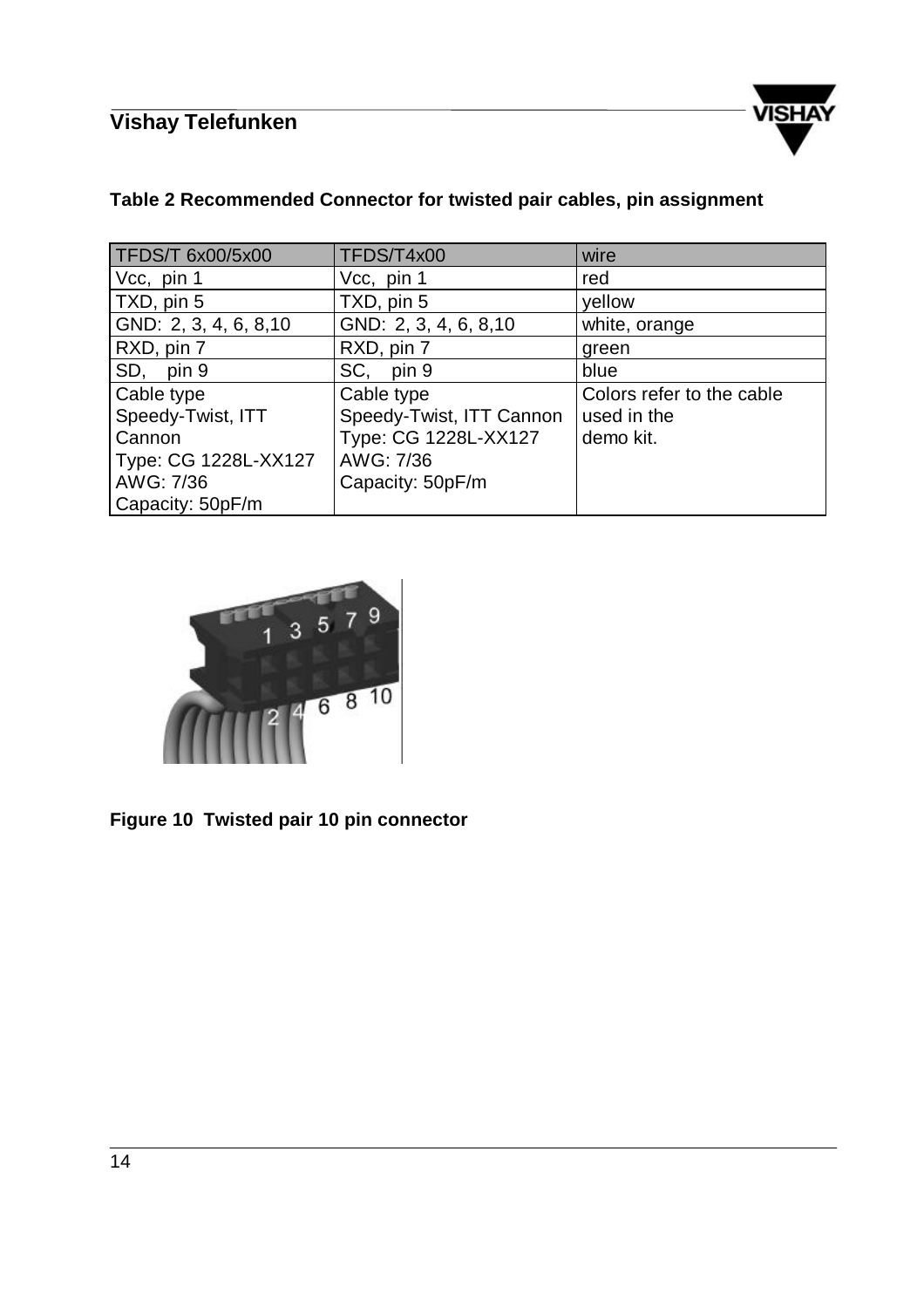

## **Board Layout for all Vishay Telefunken Universal Babyface Transceivers TFDUx100**

This layout is already prepared for easy use with Intel or Asus mainboards with a builtin SIR port. For the settings on the demo board, see figure 11. For the connector to be used with standard mainboards, see figure 14. In figure 15, the pin assignment for a National demo board is shown.





**Figure 11 Universal transceiver board layout, the transceiver can be soldered for top and side-view applications.**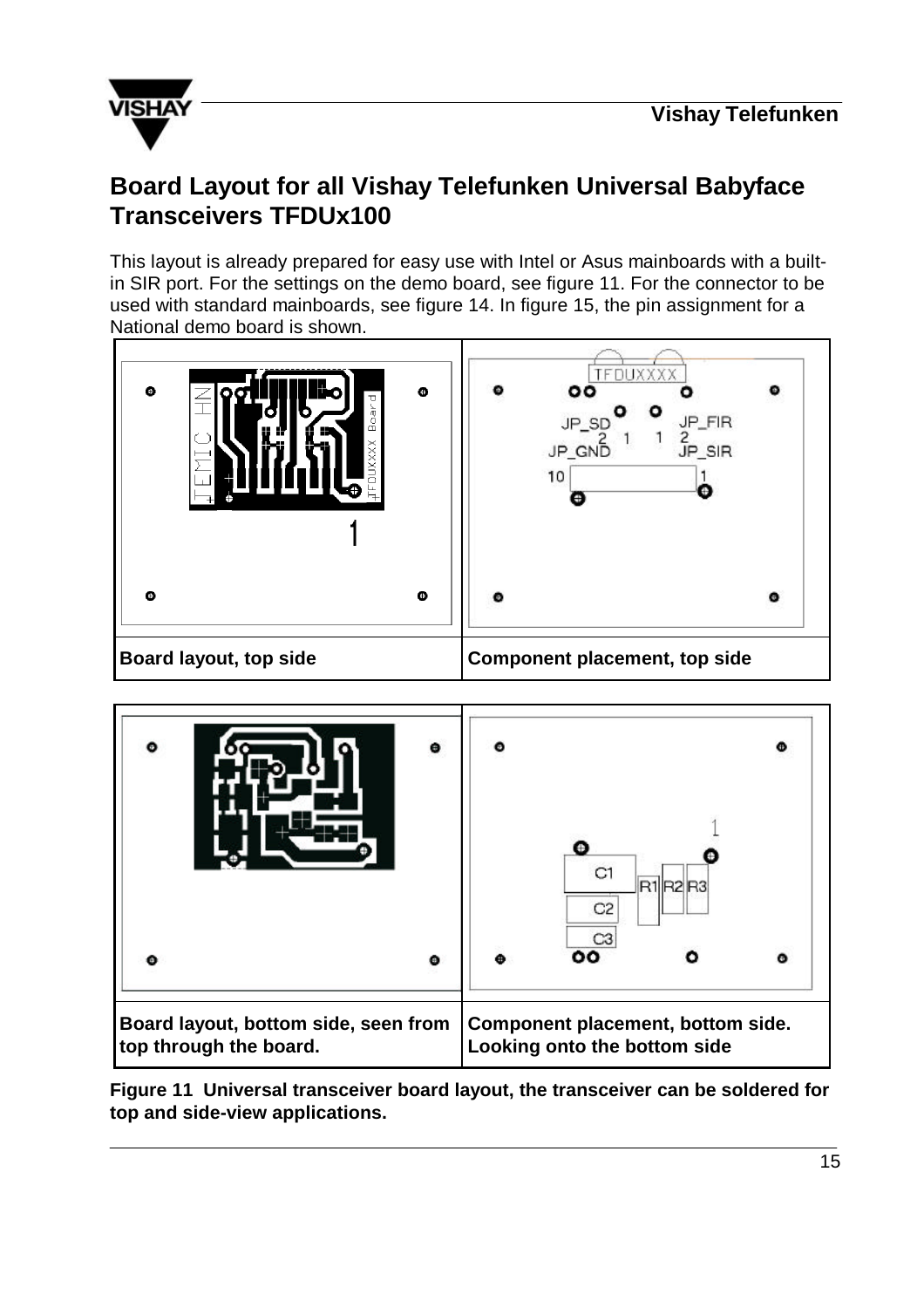

| Pad assignment:<br>GND: 2, 4, 6, 8, 10<br><b>VCC: 1</b><br><b>Rxd: 5</b><br><b>Txd: 9</b><br>SD/MODE: 7<br><b>MODE:</b><br>3                                                                                                                                     |                                                                                                                                                                                                                                           |                                                                                                                                                 |
|------------------------------------------------------------------------------------------------------------------------------------------------------------------------------------------------------------------------------------------------------------------|-------------------------------------------------------------------------------------------------------------------------------------------------------------------------------------------------------------------------------------------|-------------------------------------------------------------------------------------------------------------------------------------------------|
| A-tim depth/80 degrees<br><b>T-4se dept</b><br><b>Processing</b><br><b>Presidin</b><br>TFDUICONK<br># Drill 2.7mm<br>۰<br>$\bullet$<br>27<br>Breakline<br>A fan depth/30 degrees<br>12<br>۰<br>Ф<br>$-6.5 -$<br>$-6.5 -$<br>34                                   | Jumper default<br>setting:<br>JP_SD open<br>JP_GND closed,<br>short<br>JP_FIR open<br>JP_SIR short<br>For use with<br>standard<br>mainboard, SIR<br>only<br><b>TFDU5100</b><br>JP SD short<br>JP_GND short<br>JP_FIR open<br>JP_SIR short | For use with<br>standard<br>mainboard, SIR<br><b>TFDU4100</b><br>JP SD short<br>JP_GND short<br>JP_FIR open<br>JP_SIR open (cut<br>the bridge!) |
| <b>Board dimensions</b><br>The test board is 15 mm x 21mm in<br>size.<br>In the lab setup, however, often<br>mounting holes to fix the board are<br>very helpful.<br>Therefore, we added the outer frame<br>to the test board for easy attachment<br>in a setup. | Breaklines are provided to break off<br>the outer part if not used.                                                                                                                                                                       |                                                                                                                                                 |

**Figure 12 Pad assignment and board dimensions**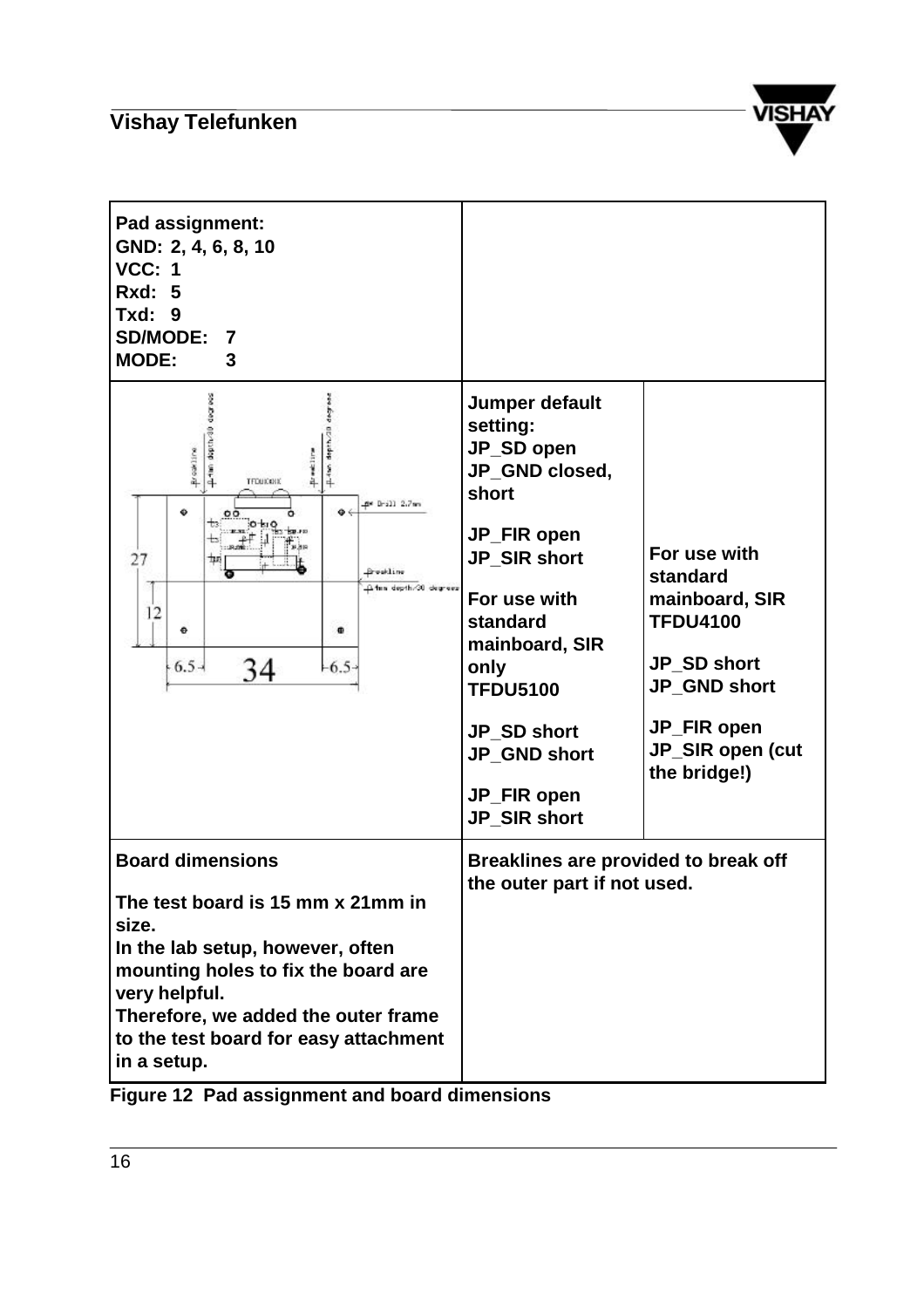

#### **Table 3. Component List**

| Compo<br>-nents                 | <b>TFDU5100</b><br><b>TFDU6100E</b>                     | <b>TFDU4100</b>                    |
|---------------------------------|---------------------------------------------------------|------------------------------------|
| C <sub>1</sub>                  | $10 \mu F$                                              | $10 \mu F$                         |
| C <sub>2</sub>                  | 470 nF, X7R                                             | 470 nF,<br>X7R                     |
| C <sub>3</sub>                  | $6.8 \mu F$                                             | $6.8 \mu F$                        |
| R <sub>2</sub> , R <sub>3</sub> | 14 $\Omega$ , 14 $\Omega$                               | 28 $\Omega$ , 28 $\Omega$          |
| R <sub>1</sub>                  | (Vcc = $5V \pm$<br>10%): 220 Ω<br>$(Vcc = 3V): 47$<br>Ω | 22 $\Omega$ to 47<br>$\Omega$ max. |

All SMD resistors are size 1206 In test setups under lab conditions, the resistor R1 is often not necessary.

However, it is recommended to test and optimize the system with the original application power supply under real application conditions.

The given set of components is suitable for TFDx6x00, TFDx4x00 and TFDS3000. Under lab conditions, cable lengths with twisted pairs of cables up to more than a meter can be used.

In the application, the RF emission is not negligible due to EMI problems. Therefore, the cable length should be minimized. When shielded cables are used, the higher capacitive load should be taken into account. Line drivers might be necessary for cable lengths exceeding 30 cm in length.

| TFDU6x00(E);<br><b>TFDU5100</b> | TFDU4x00            | wire                      |
|---------------------------------|---------------------|---------------------------|
| Vcc, pin 1                      | Vcc, pin 1          | red                       |
| Mode, pin 3                     | SC, pin 3           | orange                    |
| RXD, pin 5                      | RXD, pin 5          | yellow                    |
| GND: 2, 4, 6, 8, 10             | GND: 2, 4, 6, 8, 10 | white                     |
| SD, pin 7                       | SD, pin 7           | green                     |
| TXD, pin 9                      | TXD, pin 9          | blue                      |
| Cable type                      | Cable type          | Colors refer to the cable |
| Speedy-Twist, ITT               | Speedy-Twist, ITT   | used in the               |
| Cannon                          | Cannon              | demo kit.                 |
| Type: CG 1228L-                 | Type: CG 1228L-     |                           |
| <b>XX127</b>                    | <b>XX127</b>        |                           |
| AWG: 7/36                       | AWG: 7/36           |                           |
| Capacity: 50pF/m                | Capacity: 50pF/m    |                           |

#### **Table 4. Recommended Connector for twisted pair cables, pin assignment**



**Figure 13 Twisted pair 10 pin connector**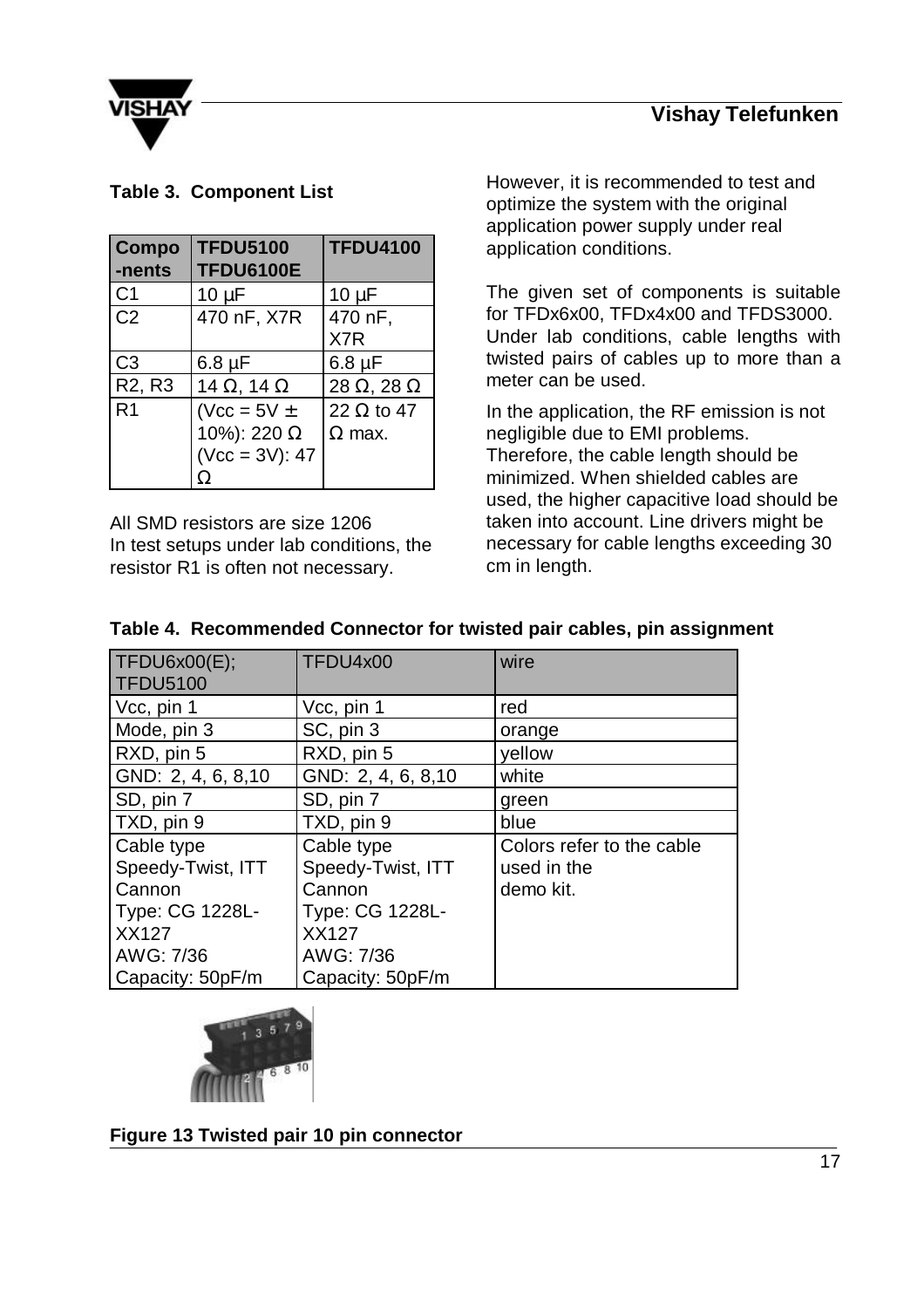

## **TFDUxxxx demo board pin connection for ASUS / Intel-boards**

| Vcc,<br>pin 1            | red                                   |
|--------------------------|---------------------------------------|
| Code, pin 2<br>open      |                                       |
| RXD, pin 3               | yellow                                |
| GND, pin 4               | green                                 |
| TXD, pin 5               | blue                                  |
|                          |                                       |
| Cable type               | Colors refer to the cable used in the |
| Speedy-Twist, ITT Cannon | demo kit.                             |
| Type: CG 1228L-XX127     |                                       |
| AWG: 7/36                |                                       |
| Capacity: 50pF/m         |                                       |



#### **Figure 14 Connector for Intel mainboards, SIR support**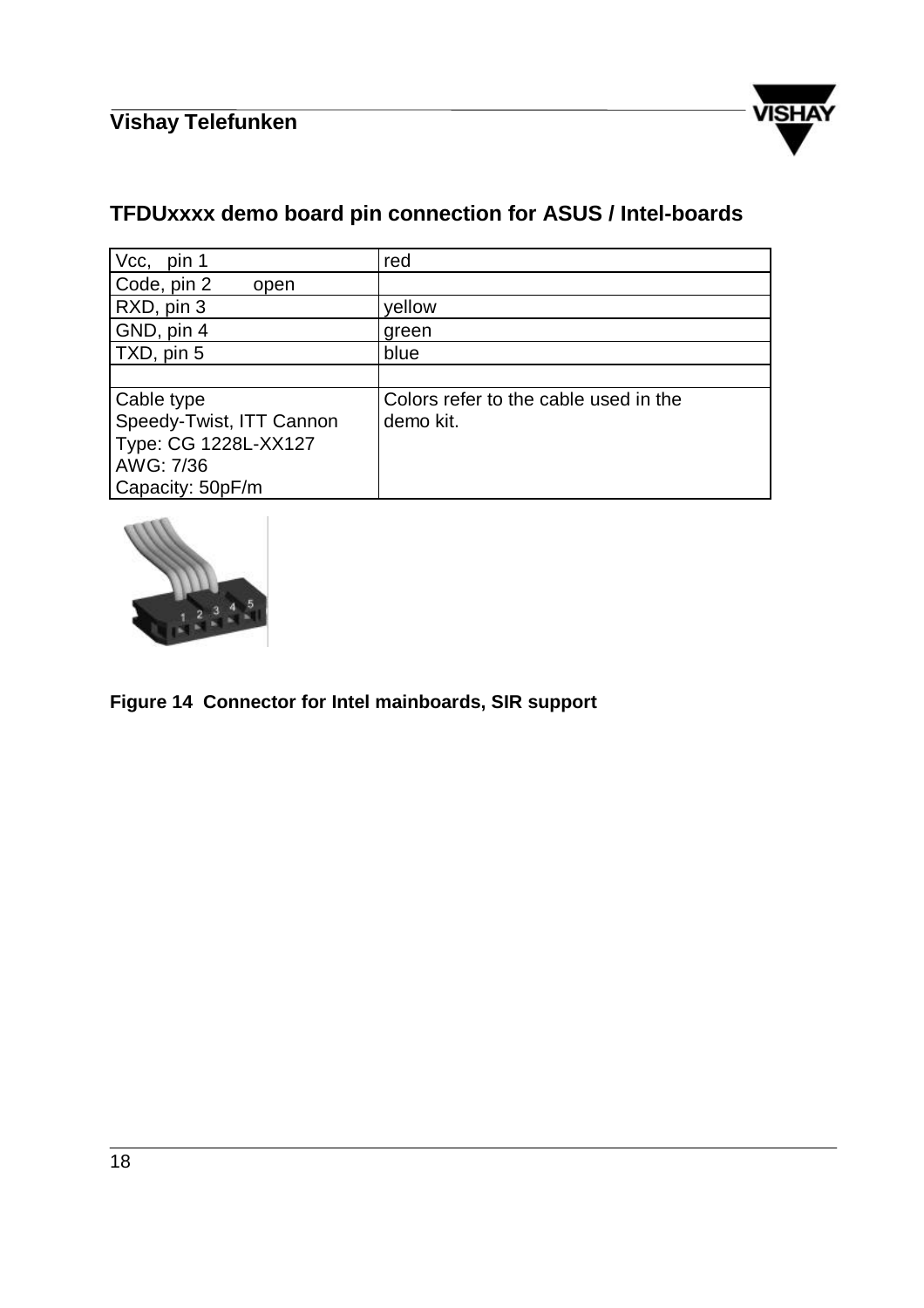



**Pin-connection DB 9 for NSC test board NSC 87108 / NSC 87338**

| TXD, pin 1                     | yellow                                |
|--------------------------------|---------------------------------------|
| GND, pin 2                     | white/orange                          |
| RXD, pin 6                     | green                                 |
| $+V$ , pin $7$                 | red                                   |
| SD, pin 8 (.108), pin 4 (.338) | <b>Blue</b>                           |
|                                |                                       |
| Cable type                     | Colors refer to the cable used in the |
| Speedy-Twist, ITT Cannon       | demo kit.                             |
| Type: CG 1228L-XX127           |                                       |
| AWG: 7/36                      |                                       |
| Capacity: 50pF/m               |                                       |



**Figure 15 Connector SUB DB9 for NSC I/O demo board**